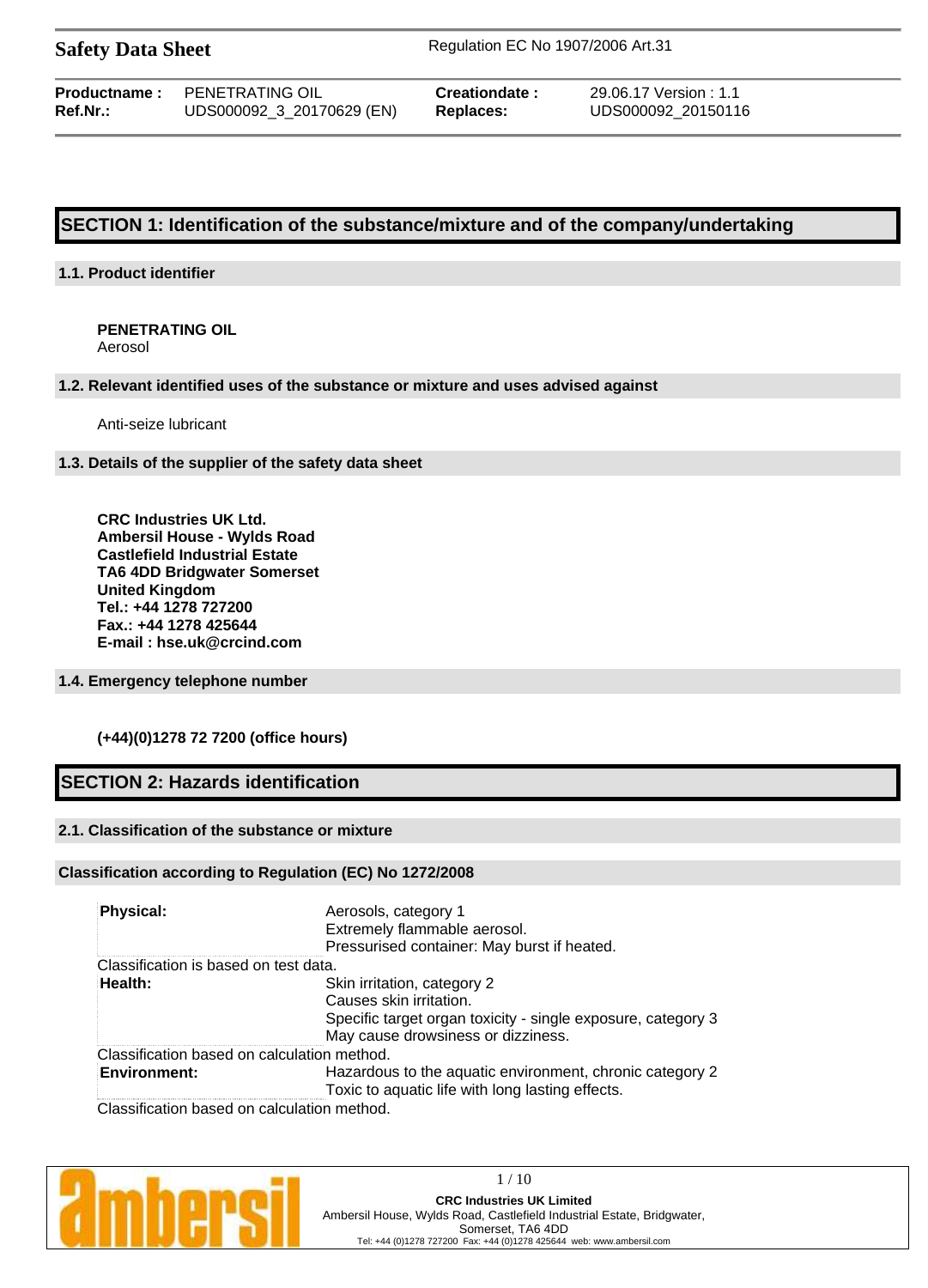## **2.2. Label elements**

| Labelling according to Regulation (EC) No 1272/2008 |                                                                                                                                                                                                                                                                                                                                                                                                                                                                                                                                                                |
|-----------------------------------------------------|----------------------------------------------------------------------------------------------------------------------------------------------------------------------------------------------------------------------------------------------------------------------------------------------------------------------------------------------------------------------------------------------------------------------------------------------------------------------------------------------------------------------------------------------------------------|
| <b>Product identifier:</b>                          | Contains:<br>Hydrocarbons, C7, n-alkanes, isoalkanes, cyclic<br>propan-2-ol; isopropyl alcohol ; isopropanol                                                                                                                                                                                                                                                                                                                                                                                                                                                   |
| Hazard pictogram(s):                                |                                                                                                                                                                                                                                                                                                                                                                                                                                                                                                                                                                |
| Signal word:                                        | Danger                                                                                                                                                                                                                                                                                                                                                                                                                                                                                                                                                         |
| Hazard statement(s):                                | H222 : Extremely flammable aerosol.<br>H229 : Pressurised container: May burst if heated.<br>H315 : Causes skin irritation.<br>H336 : May cause drowsiness or dizziness.<br>H411 : Toxic to aquatic life with long lasting effects.                                                                                                                                                                                                                                                                                                                            |
| Precautionary statement(s):                         | P102: Keep out of reach of children.                                                                                                                                                                                                                                                                                                                                                                                                                                                                                                                           |
|                                                     | P210 : Keep away from heat, hot surfaces, sparks, open flames and other<br>ignition sources. No smoking.<br>P211 : Do not spray on an open flame or other ignition source.<br>P251 : Do not pierce or burn, even after use.<br>P261 : Avoid breathing dust/fume/gas/mist/vapours/spray.<br>P271 : Use only outdoors or in a well-ventilated area.<br>P410/412 : Protect from sunlight. Do not expose to temperatures exceeding<br>50°C/122°F.<br>P501-2 : Dispose of contents/container to an authorised waste collection point.                               |
| <b>Supplemental Hazard</b><br>information:          | Contains:                                                                                                                                                                                                                                                                                                                                                                                                                                                                                                                                                      |
|                                                     | Turpentine, oil [Any of the volatile predominately terpenic fractions or distillates<br>resulting from the solvent extraction of, gum collection from, or pulping of<br>softwoods. Composed primarily of the C10H16 terpene hydrocarbons:<br>ALPHA-pinene, BETA-pinene, limonene, 3-carene, camphene. May contain<br>other acyclic, monocyclic, or bicyclic terpenes, oxygenated terpenes, and<br>anethole. Exact composition varies with refining methods and the age,<br>location, and species of the softwood source.]<br>May produce an allergic reaction. |

## **2.3. Other hazards**

No information available

# **SECTION 3: Composition/information on ingredients**

## **3.1. Substances**

Not applicable.

## **3.2. Mixtures**

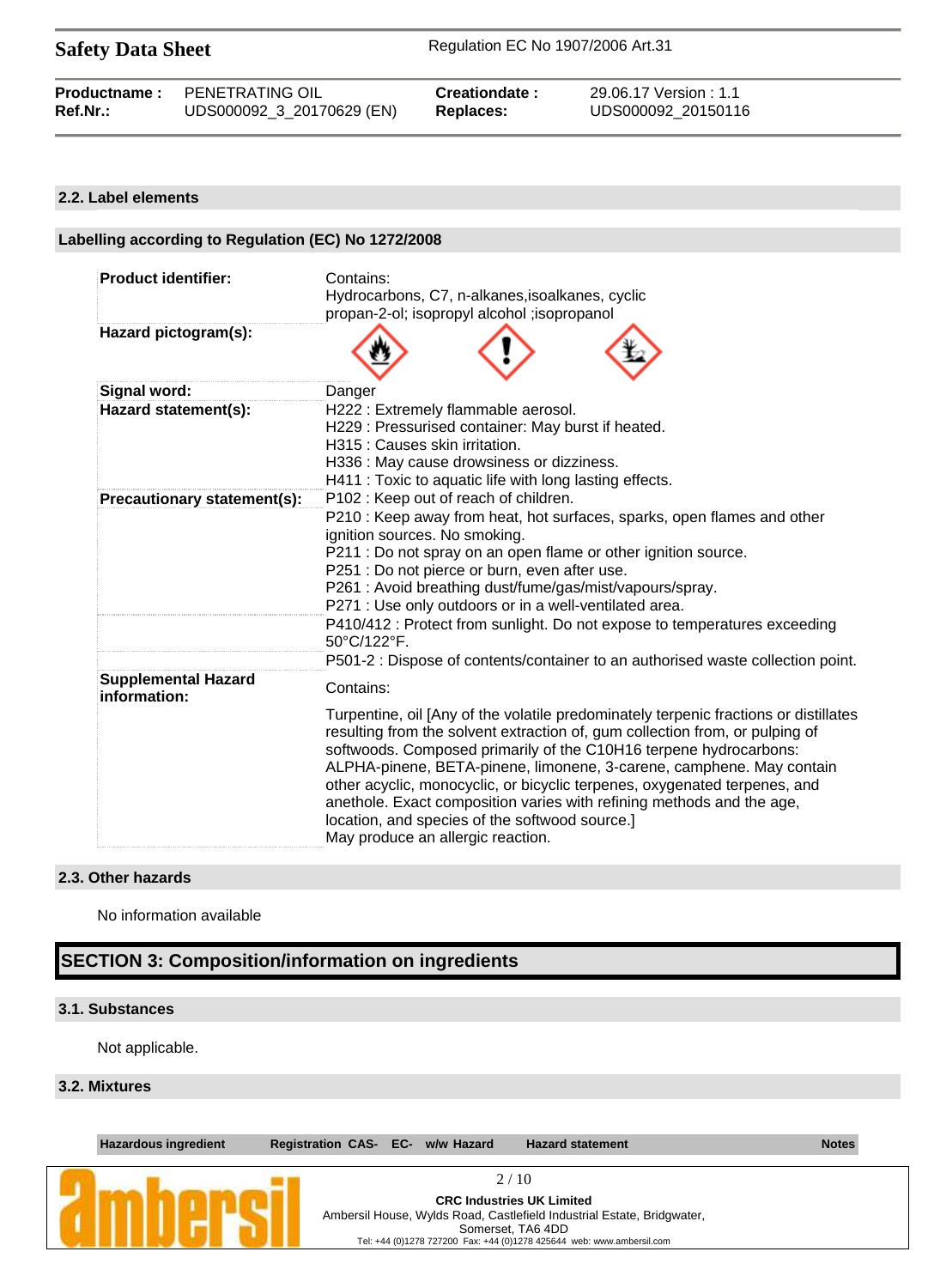| <b>Productname:</b> | PENETRATING OIL           | Creationdate:    | 29.06.17 Version: 1.1 |
|---------------------|---------------------------|------------------|-----------------------|
| Ref.Nr.:            | UDS000092_3_20170629 (EN) | <b>Replaces:</b> | UDS000092 20150116    |

|                                                                                                                                                                                                                                                                                                                                                                                                                                                                                                                                                                | number                      | nr.                | nr                                   | $\%$         | <b>Class and</b><br>Category                                                                                                                                              |                                                        |      |
|----------------------------------------------------------------------------------------------------------------------------------------------------------------------------------------------------------------------------------------------------------------------------------------------------------------------------------------------------------------------------------------------------------------------------------------------------------------------------------------------------------------------------------------------------------------|-----------------------------|--------------------|--------------------------------------|--------------|---------------------------------------------------------------------------------------------------------------------------------------------------------------------------|--------------------------------------------------------|------|
| Hydrocarbons, C3-4-rich,<br>petroleum distillate<br>Petroleumgas (1,3-butadiene<br>$< 0.1\%$                                                                                                                                                                                                                                                                                                                                                                                                                                                                   | $01 -$<br>2119485926-<br>20 | 68512-<br>$91 - 4$ | $270 -$<br>990-<br>$\mathbf{Q}$      | $30 -$<br>60 | Press. Gas.<br>Flam. Gas 1                                                                                                                                                | H280, H220                                             | K, G |
| Hydrocarbons, C7, n-<br>alkanes, isoalkanes, cyclic                                                                                                                                                                                                                                                                                                                                                                                                                                                                                                            | $01 -$<br>2119475515-<br>33 |                    | $(927 -$<br>$510 -$<br>4)            | $30 -$<br>60 | Flam. Liq. 2,<br>Skin Irrit. 2.<br>STOT SE 3.<br>Asp. Tox. 1,<br><b>Aquatic</b><br>Chronic 2                                                                              | H225, H315, H336, H304, H411                           | Q    |
| propan-2-ol; isopropyl alcohol<br>;isopropanol                                                                                                                                                                                                                                                                                                                                                                                                                                                                                                                 | $01 -$<br>2119457558-<br>25 | 67-63-<br>$\Omega$ | $200 -$<br>$661 -$<br>$\overline{7}$ | $1-5$        | Flam. Lig. 2.<br>Eye Irrit. 2,<br><b>STOT SE 3</b>                                                                                                                        | H225, H319, H336                                       | B    |
| Turpentine, oil [Any of the<br>volatile predominately terpenic<br>fractions or distillates resulting<br>from the solvent extraction of.<br>gum collection from, or<br>pulping of softwoods.<br>Composed primarily of the<br>C10H16 terpene<br>hydrocarbons: ALPHA-pinene,<br>BETA-pinene, limonene, 3-<br>carene, camphene. May<br>contain other acyclic,<br>monocyclic, or bicyclic<br>terpenes, oxygenated<br>terpenes, and anethole. Exact<br>composition varies with<br>refining methods and the age,<br>location, and species of the<br>softwood source.] |                             | 8006-<br>$64 - 2$  | $232 -$<br>$350 -$<br>$\overline{7}$ | $0 - 1$      | Flam. Lig. 3.<br>Acute Tox.<br>4, Acute<br>Tox. 4,<br><b>Acute Tox.</b><br>4, Asp. Tox.<br>1, Eye Irrit.<br>2. Skin Irrit.<br>2, Skin<br>Sens. 1.<br>Aquatic<br>Chronic 2 | H226, H332, H312, H302, H304, H319, H315, H317, H411 B |      |
| <b>Explanation notes</b>                                                                                                                                                                                                                                                                                                                                                                                                                                                                                                                                       |                             |                    |                                      |              |                                                                                                                                                                           |                                                        |      |
| B : substance with national established workplace exposure limit                                                                                                                                                                                                                                                                                                                                                                                                                                                                                               |                             |                    |                                      |              |                                                                                                                                                                           |                                                        |      |
| G: exempted from the obligation to register in accordance with art.2(7) of REACH Regulation No 1907/2006                                                                                                                                                                                                                                                                                                                                                                                                                                                       |                             |                    |                                      |              |                                                                                                                                                                           |                                                        |      |
| K: not classified as carcinogen, less than 0.1% w/w 1,3-butadiene (Einecs-nr. 203-450-8)                                                                                                                                                                                                                                                                                                                                                                                                                                                                       |                             |                    |                                      |              |                                                                                                                                                                           |                                                        |      |
| Q: The CAS-no is only an indicative identifier to be used outside the EU for global inventory entries.<br>$\mathcal{L}$ $\Gamma$ $\mathcal{L}$ $\mathcal{L}$ $\mathcal{L}$ $\mathcal{L}$ $\mathcal{L}$ $\mathcal{L}$ $\mathcal{L}$ $\mathcal{L}$ $\mathcal{L}$ $\mathcal{L}$ $\mathcal{L}$ $\mathcal{L}$ $\mathcal{L}$ $\mathcal{L}$ $\mathcal{L}$ $\mathcal{L}$ $\mathcal{L}$ $\mathcal{L}$ $\mathcal{L}$ $\mathcal{L}$ $\mathcal{L}$ $\mathcal{L}$ $\mathcal{L}$                                                                                             |                             |                    |                                      |              |                                                                                                                                                                           |                                                        |      |

(\* Explanation phrases : see chapter 16)

# **SECTION 4: First aid measures**

## **4.1. Description of first aid measures**

| Contact with eyes:  | If substance has got into eyes, immediately wash out with plenty of water<br>If eye irritation persists: Get medical advice/attention.                               |
|---------------------|----------------------------------------------------------------------------------------------------------------------------------------------------------------------|
| Contact with skin : | Take off contaminated clothing and wash before reuse.<br>IF ON SKIN: Wash with plenty of soap and water.<br>If skin irritation occurs: Get medical advice/attention. |
| Inhalation:         | IF INHALED: Remove person to fresh air and keep comfortable for breathing.<br>Call a POISON CENTER or doctor/physician if you feel unwell.                           |
| Ingestion :         | If swallowed do not induce vomiting because of risk of aspiration into the<br>lungs. If aspiration is suspected obtain immediate medical attention                   |

## **4.2. Most important symptoms and effects, both acute and delayed**

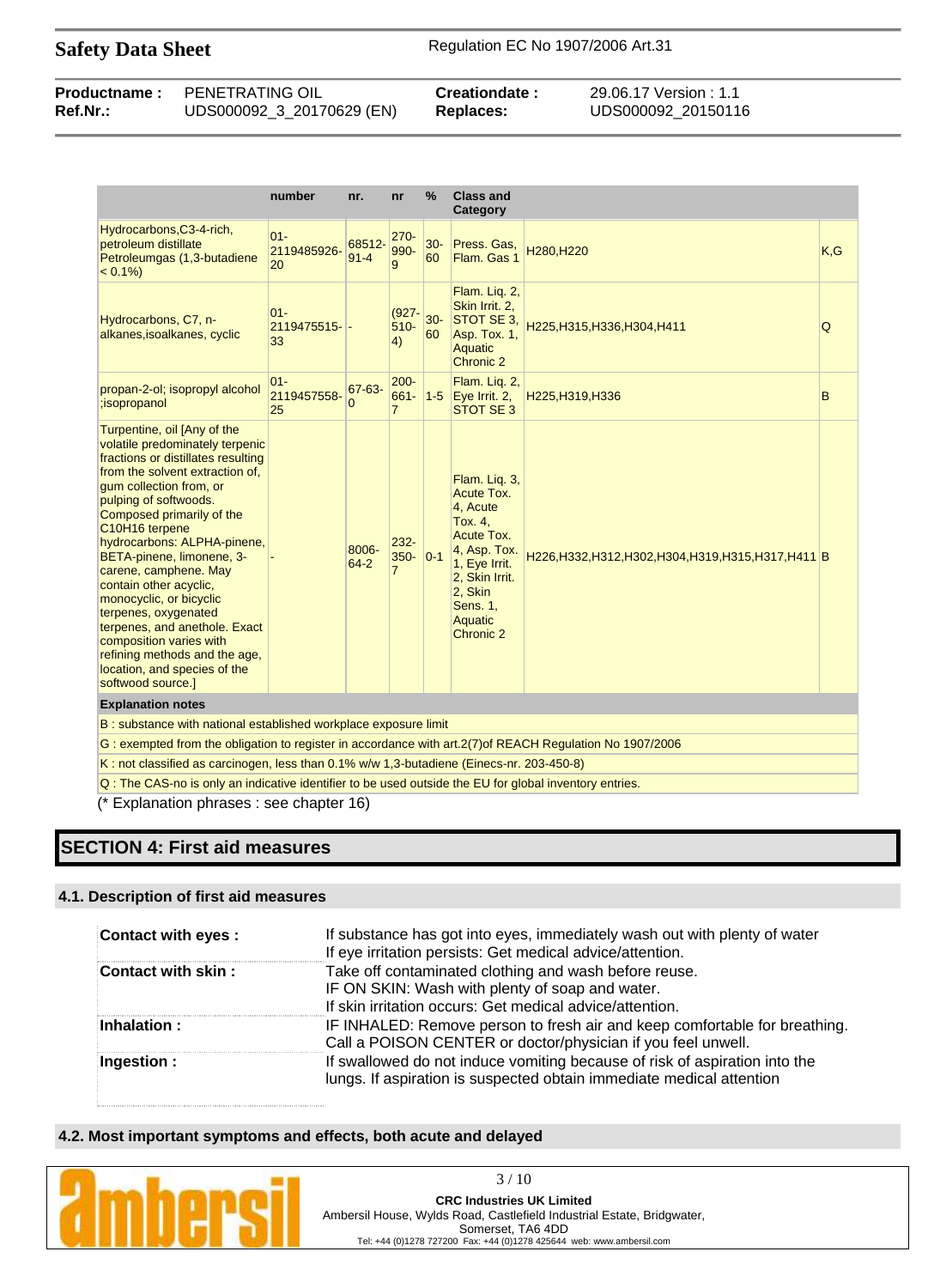| <b>Safety Data Sheet</b> |                           | Regulation EC No 1907/2006 Art.31 |                        |  |
|--------------------------|---------------------------|-----------------------------------|------------------------|--|
| Productname:             | PENETRATING OIL           | Creationdate:                     | 29.06.17 Version : 1.1 |  |
| Ref.Nr.:                 | UDS000092_3_20170629 (EN) | Replaces:                         | UDS000092 20150116     |  |

| $\blacksquare$ Inhalation : | Excessive inhalation of solvent vapours may give rise to nausea, headaches<br>and dizziness                                                                                |
|-----------------------------|----------------------------------------------------------------------------------------------------------------------------------------------------------------------------|
| Ingestion :                 | After vomiting of swallowed product aspiration into lungs is likely. Solvents<br>may induce chemical pneumonia.<br>Symptoms: sore throat, abdominal pain, nausea, vomiting |
| <b>Skin contact :</b>       | Irritating to skin<br>Symptoms: redness and pain                                                                                                                           |
| Eye contact :               | May cause irritation.<br>Symptoms: redness and pain                                                                                                                        |

#### **4.3. Indication of any immediate medical attention and special treatment needed**

| <b>General Advice:</b> | If you feel unwell, seek medical advice (show the label where possible |
|------------------------|------------------------------------------------------------------------|
|                        | If symptoms persist always call a doctor                               |

# **SECTION 5: Firefighting measures**

## **5.1. Extinguishing media**

foam, carbon dioxide or dry agent

#### **5.2. Special hazards arising from the substance or mixture**

Aerosols may explode if heated above 50°C Forms hazardous decomposition products CO,CO2

### **5.3. Advice for firefighters**

Keep container(s) exposed to fire cool, by spraying with water In case of fire, do not breathe fumes

## **SECTION 6: Accidental release measures**

### **6.1. Personal precautions, protective equipment and emergency procedures**

Shut off all ignition sources Ensure adequate ventilation Wear suitable protective clothing and gloves.

## **6.2. Environmental precautions**

Do not allow to enter public sewers and watercourses

#### **6.3. Methods and material for containment and cleaning up**

Absorb spillage in suitable inert material



4 / 10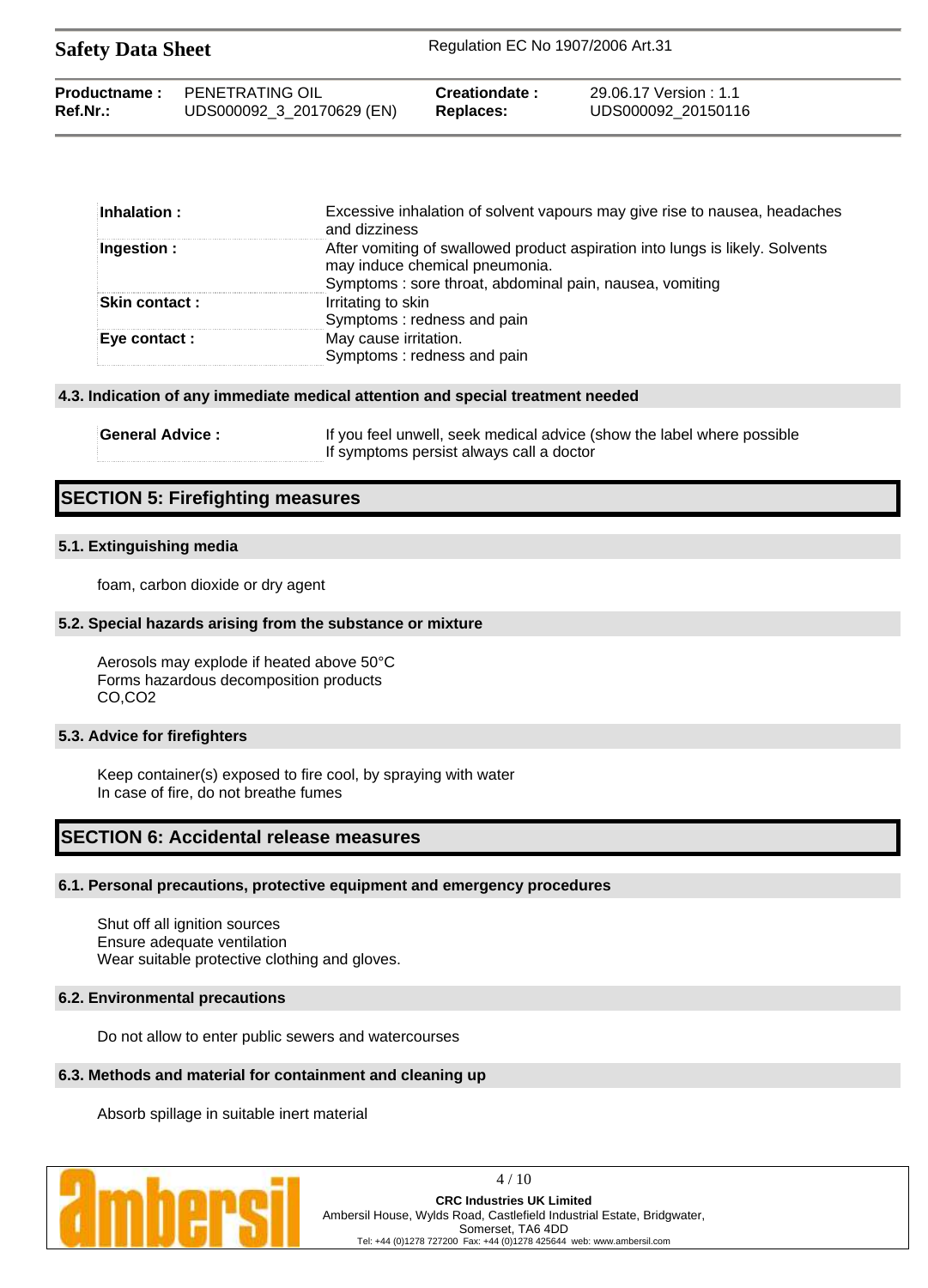|          | <b>Productname: PENETRATING OIL</b> | Creationdate: | 29.06.17 Version: 1.1 |
|----------|-------------------------------------|---------------|-----------------------|
| Ref.Nr.: | UDS000092_3_20170629 (EN)           | Replaces:     | UDS000092 20150116    |

### **6.4. Reference to other sections**

For further information see section 8

# **SECTION 7: Handling and storage**

### **7.1. Precautions for safe handling**

Keep away from heat and sources of ignition Take precautionary measures against static discharges Equipment should be earthed Use explosion-proof electrical/ventilating/lighting/.../equipment. Use only non-sparking tools. Do not breathe aerosols or vapours. Ensure adequate ventilation Avoid contact with skin and eyes. Wash thoroughly after use Wear protective gloves/protective clothing/eye protection/face protection.

### **7.2. Conditions for safe storage, including any incompatibilities**

Pressurized container : protect from sunlight and do not expose to temperatures exceeding 50°C. Keep out of reach of children.

## **7.3. Specific end use(s)**

Anti-seize lubricant

# **SECTION 8: Exposure controls/personal protection**

#### **8.1. Control parameters**

#### **Exposure limits :**

| <b>CAS-</b><br><b>Hazardous ingredient</b><br>nr.                                                                                                                                                                                                                                                                                                                                                                                                                 |                 | method      |            |
|-------------------------------------------------------------------------------------------------------------------------------------------------------------------------------------------------------------------------------------------------------------------------------------------------------------------------------------------------------------------------------------------------------------------------------------------------------------------|-----------------|-------------|------------|
| <b>EU established exposure limits:</b>                                                                                                                                                                                                                                                                                                                                                                                                                            |                 |             |            |
| propan-2-ol; isopropyl alcohol; isopropanol                                                                                                                                                                                                                                                                                                                                                                                                                       | 67-63-          | <b>TWA</b>  | 400<br>ppm |
|                                                                                                                                                                                                                                                                                                                                                                                                                                                                   |                 | <b>STEL</b> | 500<br>ppm |
| National established exposure limits, United Kingdom                                                                                                                                                                                                                                                                                                                                                                                                              |                 |             |            |
| propan-2-ol; isopropyl alcohol; isopropanol                                                                                                                                                                                                                                                                                                                                                                                                                       | 67-63-          |             | 400<br>ppm |
|                                                                                                                                                                                                                                                                                                                                                                                                                                                                   |                 | <b>STEL</b> | 500<br>ppm |
| Turpentine, oil (Any of the volatile predominately terpenic fractions or distillates resulting from the solvent extraction<br>of, gum collection from, or pulping of softwoods. Composed primarily of the C10H16 terpene hydrocarbons:<br>ALPHA-pinene, BETA-pinene, limonene, 3-carene, camphene. May contain other acyclic, monocyclic, or bicyclic<br>terpenes, oxygenated terpenes, and anethole. Exact composition varies with refining methods and the age. | 8006-<br>$64-2$ | <b>TWA</b>  | 100<br>ppm |

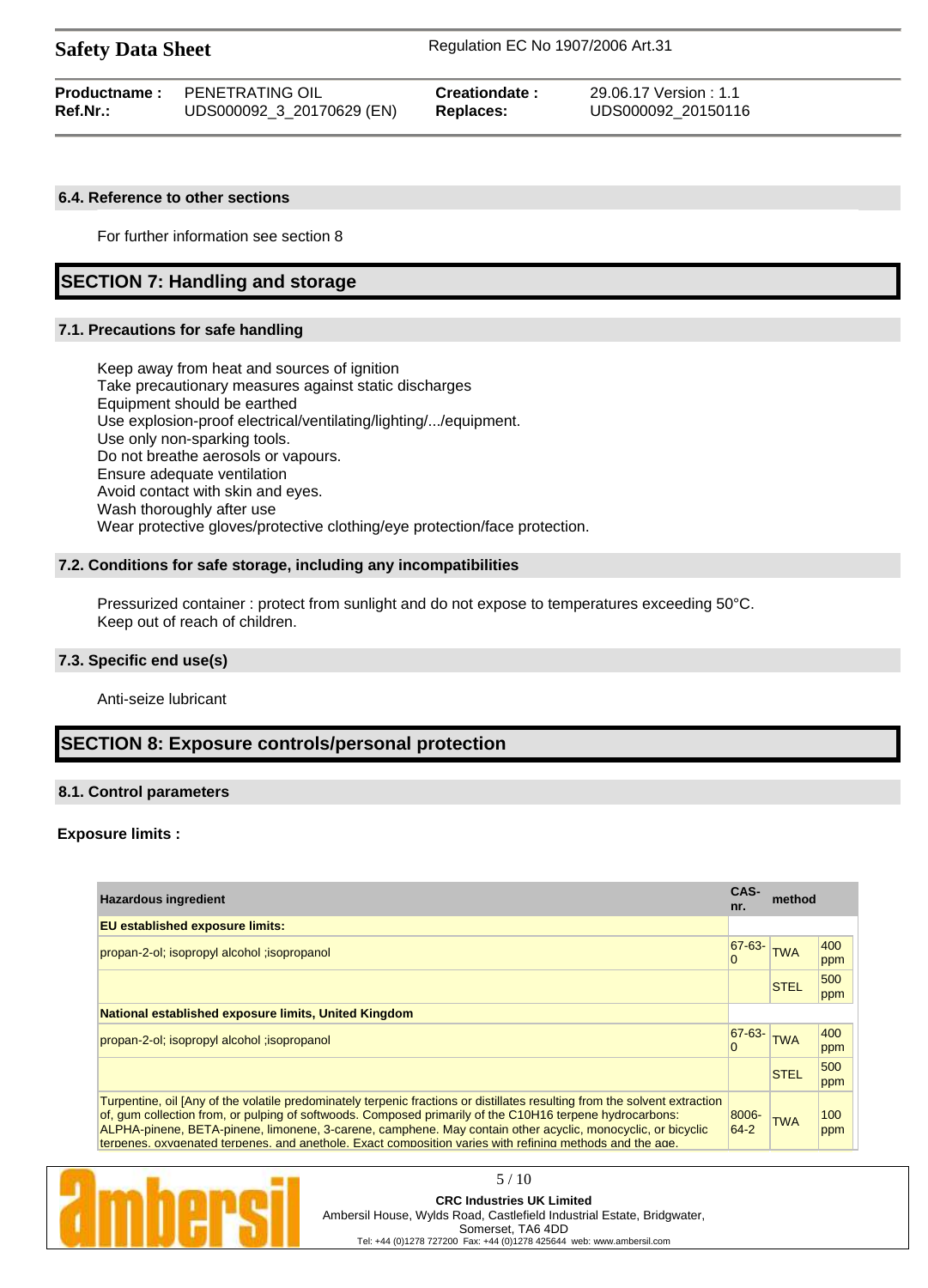| location, and species of the softwood source. |  |            |
|-----------------------------------------------|--|------------|
|                                               |  | 150<br>nnm |

## **8.2. Exposure controls**

| <b>Control procedures:</b>       | Ensure adequate ventilation<br>Keep away from heat and sources of ignition<br>Take precautionary measures against static discharges                                                                                                                                                                                                                  |
|----------------------------------|------------------------------------------------------------------------------------------------------------------------------------------------------------------------------------------------------------------------------------------------------------------------------------------------------------------------------------------------------|
| <b>Personal protection:</b>      | Take precautions to avoid contact with skin and eyes when handling the<br>product.<br>In all cases handle and use the product in accordance with good industrial<br>hygiene practices.<br>Ensure adequate ventilation                                                                                                                                |
| inhalation :                     | In case of insufficient ventilation, wear suitable respiratory equipment.                                                                                                                                                                                                                                                                            |
| hands and skin:                  | When handling the product wear chemical-resistant gloves (standard EN 374).<br>Use a reusable glove with a minimum breakthrough time of 30 minutes. The<br>breakthrough time of the glove should be longer than the total duration of<br>product use. If work lasts longer than the breakthrough time, gloves should be<br>changed part-way through. |
| Recommended gloves:              | Nitrile                                                                                                                                                                                                                                                                                                                                              |
| eyes :                           | Wear safety eyewear according to EN 166.                                                                                                                                                                                                                                                                                                             |
| <b>Environmental protection:</b> | Avoid release to the environment.<br>Collect spillage.                                                                                                                                                                                                                                                                                               |

# **SECTION 9: Physical and chemical properties**

## **9.1. Information on basic physical and chemical properties**

| (for aerosols data for the product without propellant) |                                  |
|--------------------------------------------------------|----------------------------------|
| Apperance : physical state :                           | Propane/butane propelled liquid. |
| colour:                                                | Grey.                            |
| odour:                                                 | Petroleum.                       |
| pH :                                                   | Not applicable.                  |
| Boiling point/range:                                   | 94 °C                            |
| <b>Flash point:</b>                                    | - 4 °C                           |
| <b>Evaporation rate:</b>                               | Not available.                   |
| <b>Explosion limits : upper limit : 9.4 %</b>          |                                  |
| lower limit :                                          | 1.1 $%$                          |
| Vapour pressure :                                      | Not available.                   |
| <b>Relative density:</b>                               | $0.763$ g/cm3 ( $@$ 20 $°C$ ).   |
| Solubility in water:                                   | Insoluble in water               |
| Auto-ignition:                                         | >200 °C                          |
| Viscosity :                                            | Not available.                   |

## **9.2. Other information**

**VOC = volatile organic compounds** 545.8 g/l

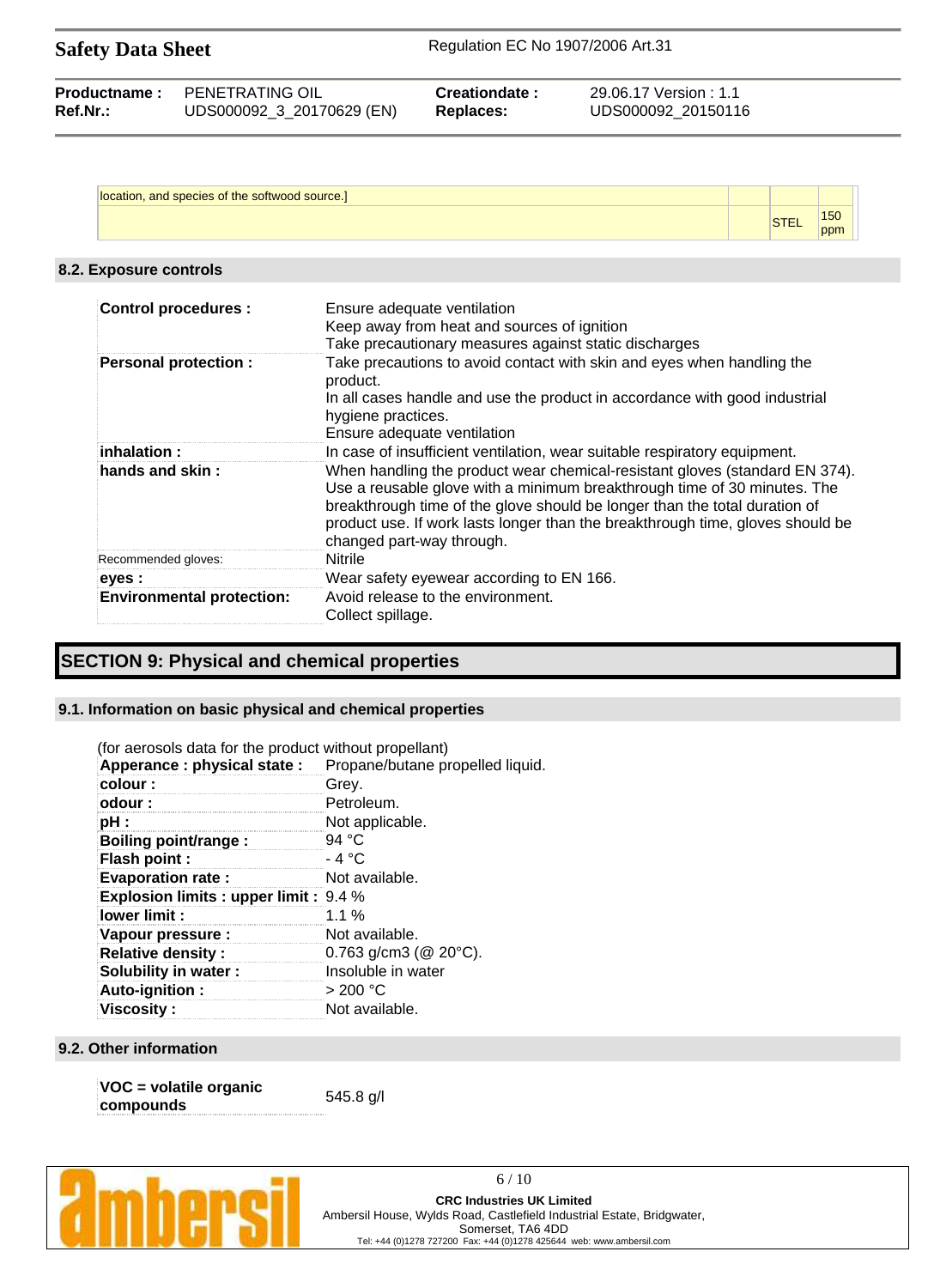| Ref.Nr.: | <b>Productname:</b> PENETRATING OIL | Creationdate: | 29.06.17 Version : 1.1 |
|----------|-------------------------------------|---------------|------------------------|
|          | UDS000092_3_20170629 (EN)           | Replaces:     | UDS000092 20150116     |
|          |                                     |               |                        |

# **SECTION 10: Stability and reactivity**

### **10.1. Reactivity**

No hazardous reactions known if used for its intended purpose

#### **10.2. Chemical stability**

Stable

### **10.3. Possibility of hazardous reactions**

No hazardous reactions known if used for its intended purpose

#### **10.4. Conditions to avoid**

Avoid overheating

## **10.5. Incompatible materials**

Strong oxidising agent

### **10.6. Hazardous decomposition products**

CO,CO2

# **SECTION 11: Toxicological information**

## **11.1. Information on toxicological effects**

| acute toxicity:                       | based on available data the classification criteria are not met                                |
|---------------------------------------|------------------------------------------------------------------------------------------------|
| skin corrosion/irritation:            | Causes skin irritation.                                                                        |
|                                       | serious eye damage/irritation: based on available data the classification criteria are not met |
| respiratory or skin<br>sensitisation: | based on available data the classification criteria are not met                                |
| germ cell mutagenicity:               | based on available data the classification criteria are not met                                |
| carcinogenicity:                      | based on available data the classification criteria are not met                                |
| toxicity for reproduction:            | based on available data the classification criteria are not met                                |
| <b>STOT-single exposure:</b>          | May cause drowsiness or dizziness.                                                             |
| <b>STOT repeated exposure:</b>        | based on available data the classification criteria are not met                                |
| aspiration hazard:                    | based on available data the classification criteria are not met                                |

#### **Information on likely routes of exposure:**

| $\blacksquare$ Inhalation : | Inhalation of solvent vapours may give rise to nausea, headaches and<br>dizziness                               |
|-----------------------------|-----------------------------------------------------------------------------------------------------------------|
| Ingestion :                 | After vomiting of swallowed product aspiration into lungs is likely. Solvents<br>may induce chemical pneumonia. |
| <b>Skin contact :</b>       | Irritating to skin                                                                                              |



7 / 10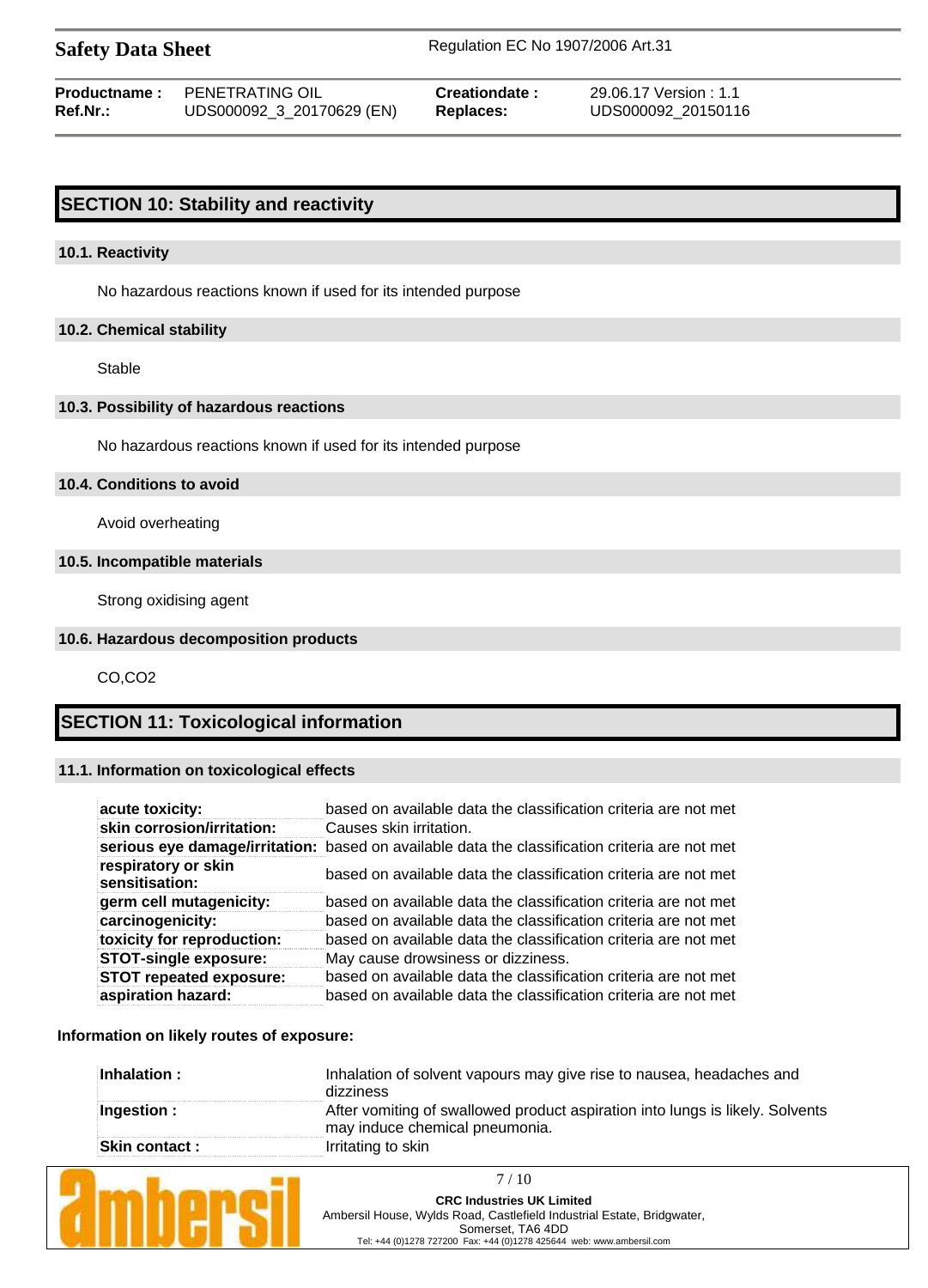| <b>Productname:</b> | <b>PENETRATING OIL</b>    | Creationdate: | 29.06.17 Version : 1.1 |
|---------------------|---------------------------|---------------|------------------------|
| $Ref.Nr.$ :         | UDS000092_3_20170629 (EN) | Replaces:     | UDS000092 20150116     |
|                     |                           |               |                        |

**Eye contact :** May cause irritation.

## **Toxicological data :**

| <b>Hazardous ingredient</b>                     | CAS-nr. | method          |                |
|-------------------------------------------------|---------|-----------------|----------------|
| propan-2-ol; isopropyl alcohol ; isopropanol    | 67-63-0 | LD50 oral rat   | 5840 mg/kg     |
|                                                 |         | LC50 inhal.rat  | $> 25000$ mg/l |
|                                                 |         | LD50 derm.rabit | 13900 mg/kg    |
| Hydrocarbons, C7, n-alkanes, isoalkanes, cyclic |         | LD50 oral rat   | $> 5840$ mg/kg |
|                                                 |         | LC50 inhal.rat  | $23.3$ mg/l    |
|                                                 |         | LD50 derm.rat   | $>$ 2920 mg/kg |

# **SECTION 12: Ecological information**

### **12.1. Toxicity**

Hazardous to the aquatic environment, chronic category 2 Toxic to aquatic life with long lasting effects.

## **Ecotoxicological data:**

| <b>Hazardous ingredient</b>                     | CAS-nr. | method       |               |
|-------------------------------------------------|---------|--------------|---------------|
| propan-2-ol; isopropyl alcohol; isopropanol     | 67-63-0 | IC50 algae   | $1000$ mg/l   |
|                                                 |         | LC50 fish    | 9640 mg/l     |
|                                                 |         | EC50 daphnia | $9714$ mg/l   |
| Hydrocarbons, C7, n-alkanes, isoalkanes, cyclic |         | IC50 algae   | $10-30$ mg/l  |
|                                                 |         | LC50 fish    | $> 13.4$ mg/l |
|                                                 |         | EC50 daphnia | $3$ mg/l      |

#### **12.2. Persistence and degradability**

No information available

#### **12.3. Bioaccumulative potential**

No information available

### **12.4. Mobility in soil**

Insoluble in water

## **12.5. Results of PBT and vPvB assessment**

No information available

## **12.6. Other adverse effects**



8 / 10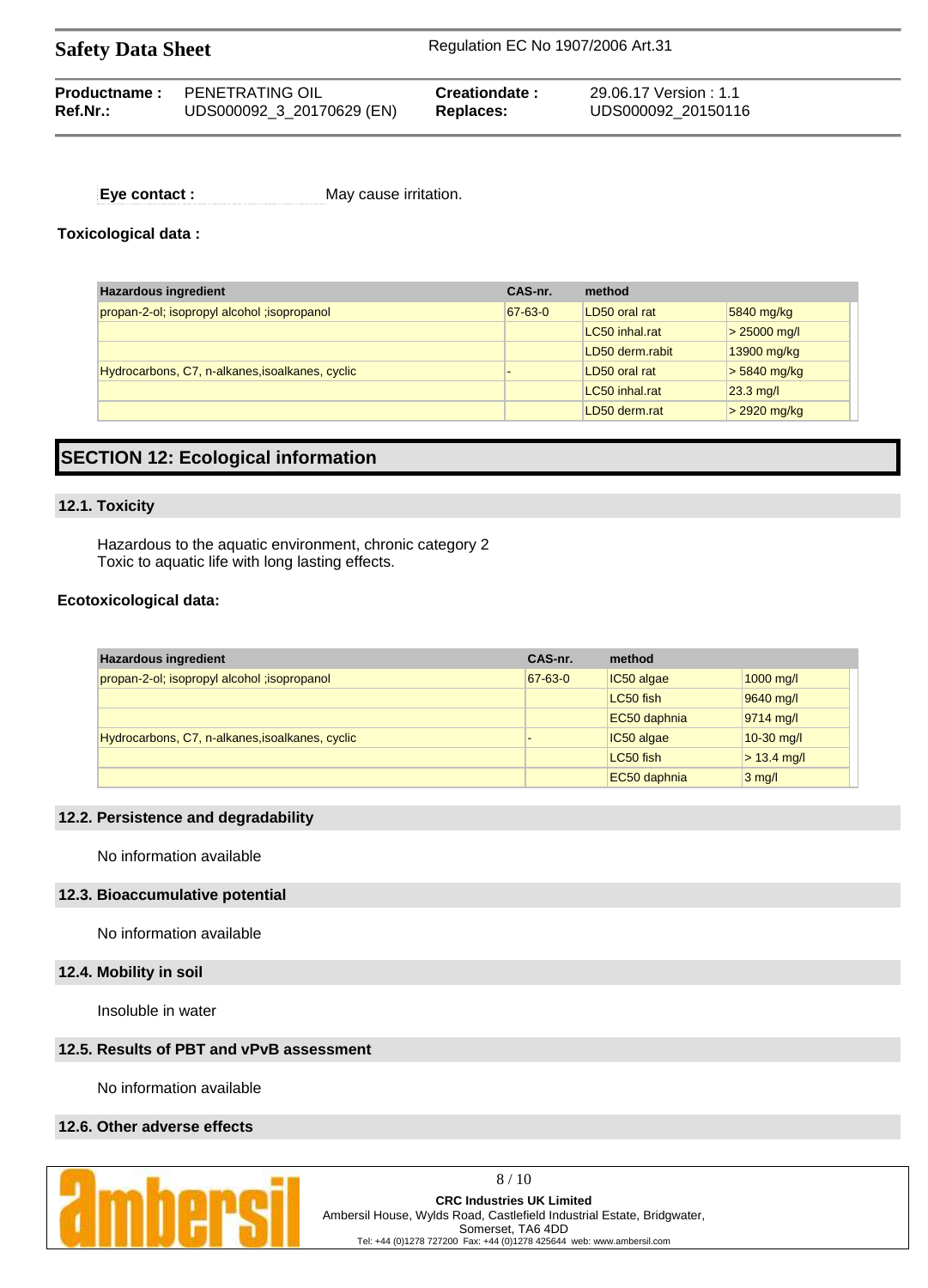| Productname:<br>Ref.Nr.:    | PENETRATING OIL<br>UDS000092_3_20170629 (EN)            |                         | Creationdate:<br><b>Replaces:</b> | 29.06.17 Version: 1.1<br>UDS000092_20150116                                                                                                     |
|-----------------------------|---------------------------------------------------------|-------------------------|-----------------------------------|-------------------------------------------------------------------------------------------------------------------------------------------------|
|                             | No information available                                |                         |                                   |                                                                                                                                                 |
|                             | <b>SECTION 13: Disposal considerations</b>              |                         |                                   |                                                                                                                                                 |
|                             | 13.1. Waste treatment methods                           |                         |                                   |                                                                                                                                                 |
| <b>Product:</b>             |                                                         |                         |                                   | This material and its container must be disposed of in a safe way.<br>Do not discharge into drains or the environment, dispose to an authorised |
|                             | <b>Contaminated packaging:</b>                          | waste collection point. |                                   | Disposal should be in accordance with local, state or national legislation                                                                      |
|                             | <b>SECTION 14: Transport information</b>                |                         |                                   |                                                                                                                                                 |
| 14.1. UN number             |                                                         |                         |                                   |                                                                                                                                                 |
| UN-number:                  |                                                         | 1950                    |                                   |                                                                                                                                                 |
|                             | 14.2. UN proper shipping name                           |                         |                                   |                                                                                                                                                 |
| Proper shipping name:       |                                                         |                         | AEROSOLS (hydrocarbons)           |                                                                                                                                                 |
|                             | 14.3. Transport hazard class(es)                        |                         |                                   |                                                                                                                                                 |
| Class:                      | ADR/RID - Classification code:                          | 2.1<br>5F               |                                   |                                                                                                                                                 |
| 14.4. Packing group         |                                                         |                         |                                   |                                                                                                                                                 |
| Packing group:              |                                                         | Not applicable.         |                                   |                                                                                                                                                 |
| 14.5. Environmental hazards |                                                         |                         |                                   |                                                                                                                                                 |
| hazardous:                  | ADR/RID - Environmentally                               | Yes                     |                                   |                                                                                                                                                 |
|                             | IMDG - Marine pollutant:<br>IATA/ICAO - Environmentally | Marine pollutant        |                                   |                                                                                                                                                 |
| hazardous:                  |                                                         | Yes                     |                                   |                                                                                                                                                 |
|                             | 14.6. Special precautions for user                      |                         |                                   |                                                                                                                                                 |
| ADR/RID - Tunnelcode:       |                                                         | (D)                     |                                   |                                                                                                                                                 |
| IMDG - Ems:                 |                                                         | $F-D, S-U$<br>203       |                                   |                                                                                                                                                 |
| IATA/ICAO - PAX:            |                                                         | 203                     |                                   |                                                                                                                                                 |

Not applicable.